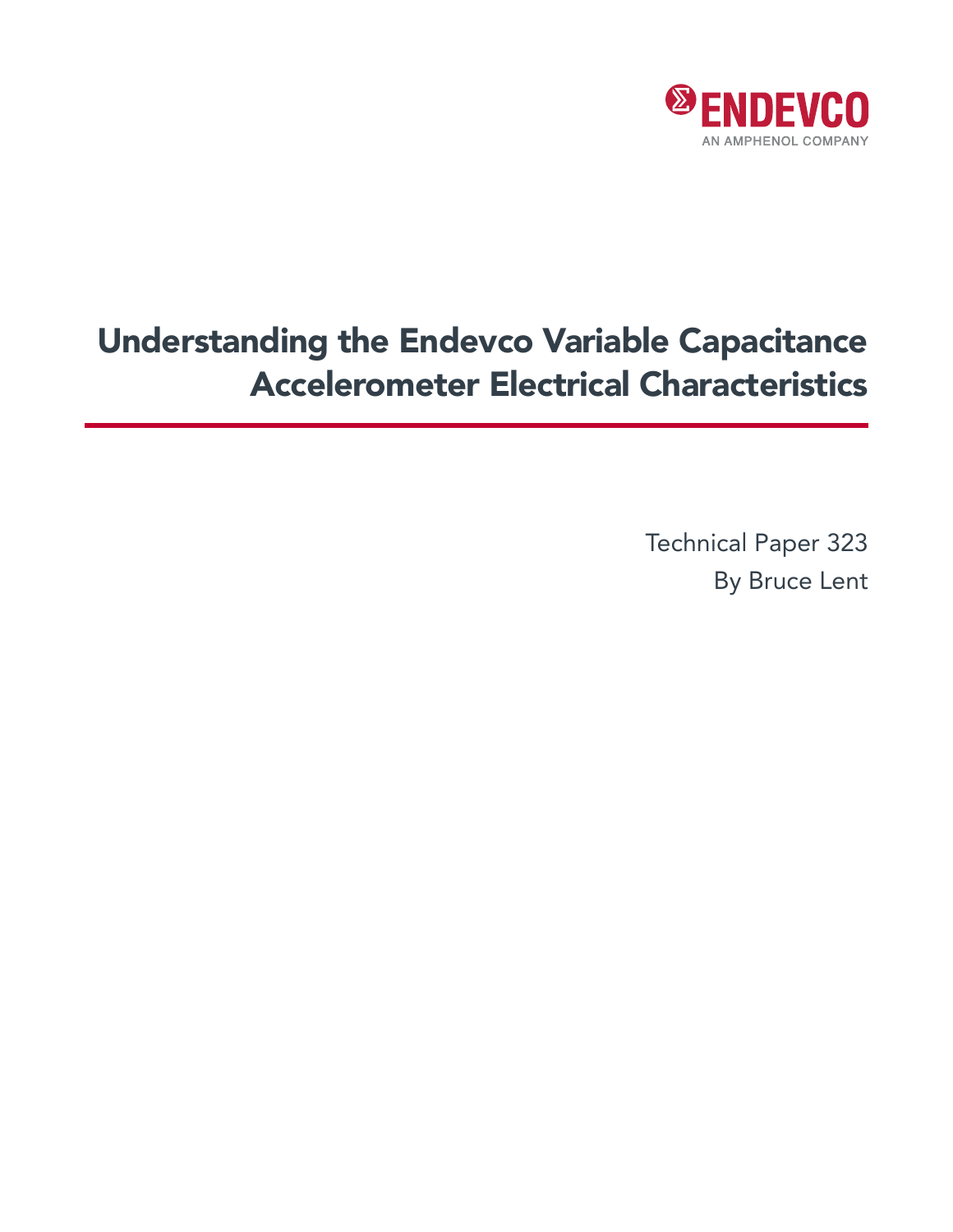The Endevco variable capacitance (VC) accelerometer family features a very versatile signal output arrangement allowing for differential or single-ended operation. They require a regulated excitation voltage (see individual data sheets for details) and produce an output of ±2 volts. In addition to the output signal there can be a bias present, in some instances up to 3.6 volts, which will be detailed later in this paper.

# Excitation voltage

Endevco VC accelerometers are ideally suited for operation with piezoresistive bridge signal conditioners found in many modern data acquisition systems. When using these accelerometers with a bridge signal conditioner, 10 Vdc excitation should be selected.



Compatible Endevco signal conditioning equipment includes the model 136; three channel signal conditioner/power supply and the multi-channel OASIS system with the 236 signal conditioner cards.

**The 7290 and 7590 accelerometer series features a very versatile signal output arrangement allowing for either differential or single-ended operation.**

Input (excitation voltage) is always applied between the red (+) and black (-) leads (see figures 2 and 3). The power supply ground should always be isolated from the AC line power ground. If the excitation voltage ground and power ground are common, this could result in excessive noise, unwanted ground loops and, in some cases, interaction between the excitation power supply and signal amplifier.

# **Endevco VC accelerometers are ideally suited for operation with piezoresistive bridge signal conditioners.**

Unlike a piezoresistive accelerometer, the VC accelerometer uses active electronics and is not a passive resistive bridge.

Piezoresistive accelerometers use a passive resistance bridge as the transduction element. The sensitivity and zero characteristics are approximately ratio-metric to the excitation voltage applied to the device. The VC excitation voltage can be operated within the specified range with very little effect on the unit's sensitivity or zero characteristics (the VC accelerometer's output is not ratiometric to the excitation voltage). It should also be noted that if the excitation voltage drops below the minimum specified voltage, the VC accelerometer will not operate. Exceeding the maximum voltage can cause permanent damage.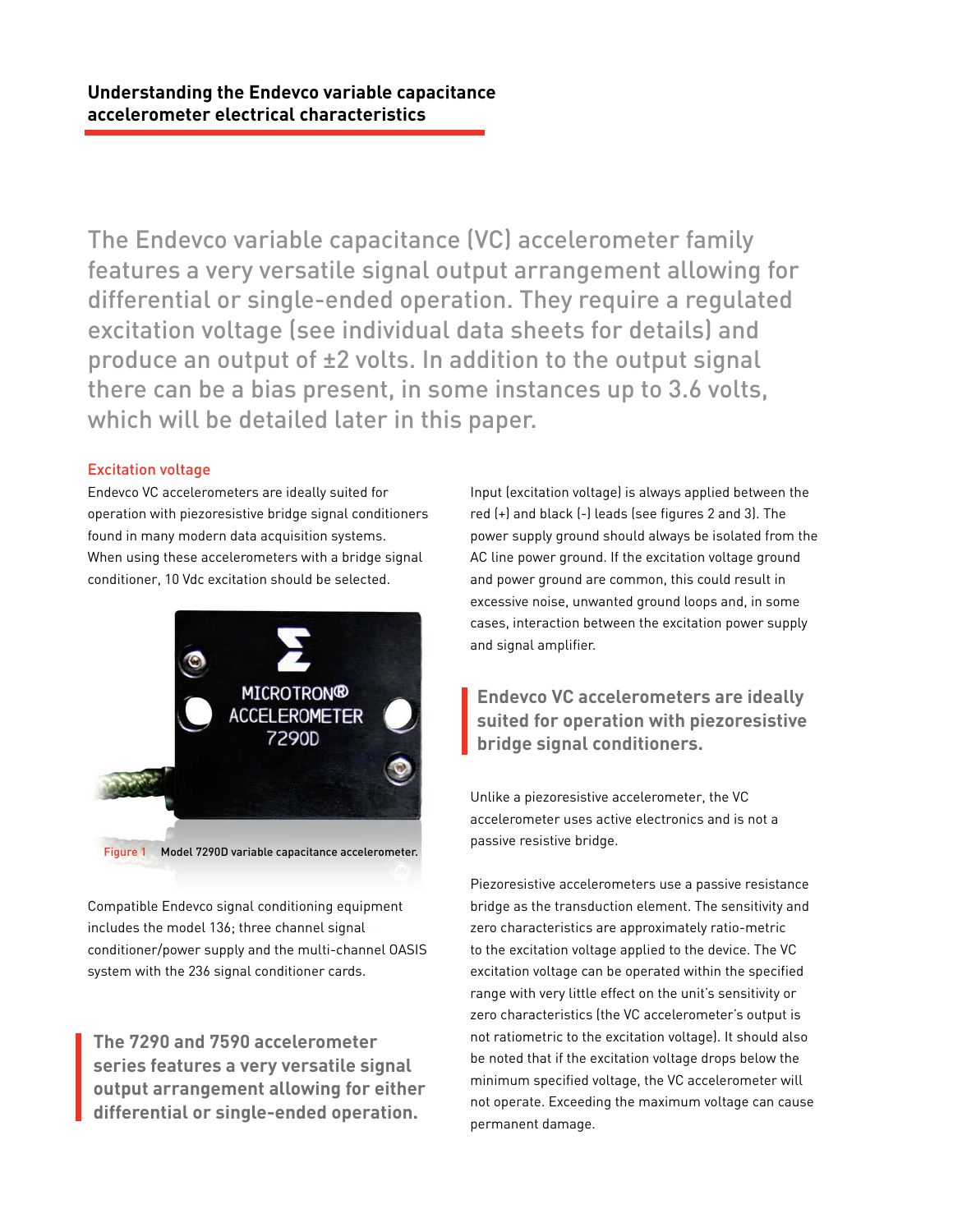#### About ZMO

The zero measurand output (ZMO) is the voltage present on the accelerometer's output at 0 gs (see figure 2). When the accelerometer is on its side, ideally the output should read zero volts. VC accelerometers are "DC responding", which means they will sense constant acceleration such as earth's gravity.



Figure 2 Showing a typical Endevco VC accelerometer on its side. This is the "zero g" position.

While most Endevco VC accelerometers have been trimmed with a ZMO goal of zero volts out, there will almost always be some voltage (ZMO) present. The ZMO can generally be corrected using the signal conditioner zero, or balance adjustment.

#### Differential operation

While the VC accelerometer can be operated in the single-ended mode (described later), differential operation is the preferred mode. When operating in the differential mode, the user can expect the most stable performance over the specified temperature range due to the reduction of common mode errors.

**When operating in the differential mode, the accelerometer's (+) and (-) outputs are isolated from ground, thus the bias voltage is not a factor!**

When using a differential output, the red and black wires are connected to the excitation source. The green (+) and white (-) wires are connected to the (+) and (-) inputs, of the signal conditioner, respectively (see figure 3).

Many Endevco data sheets state that the differential output is dc coupled at a dc bias of 2.5V to 3.6V (depending on model), which causes some confusion. It should be noted that when operating in the differential mode, the accelerometer's (+) and (-) outputs are isolated from ground, thus the bias voltage is not a factor! When the accelerometer is on its side, the output will equal zero volts plus the ZMO (described above). Figure 3 illustrates the differential configuration.





#### Single-ended operation

Sometimes, due to instrumentation limitations, it is desirable to operate the accelerometer in the singleended mode. The versatility of the 7290A does allow for single-ended operation without any modifications.

As previously stated, there are limitations when using the single-ended operational mode. In single ended operation, the ambient temperature should be reasonably stable since the temperature compensation also corrects for changes in the reference voltage.

There will also be a bias present on the signal output (between the green and black lead). The signal conditioning equipment should have sufficient offset to